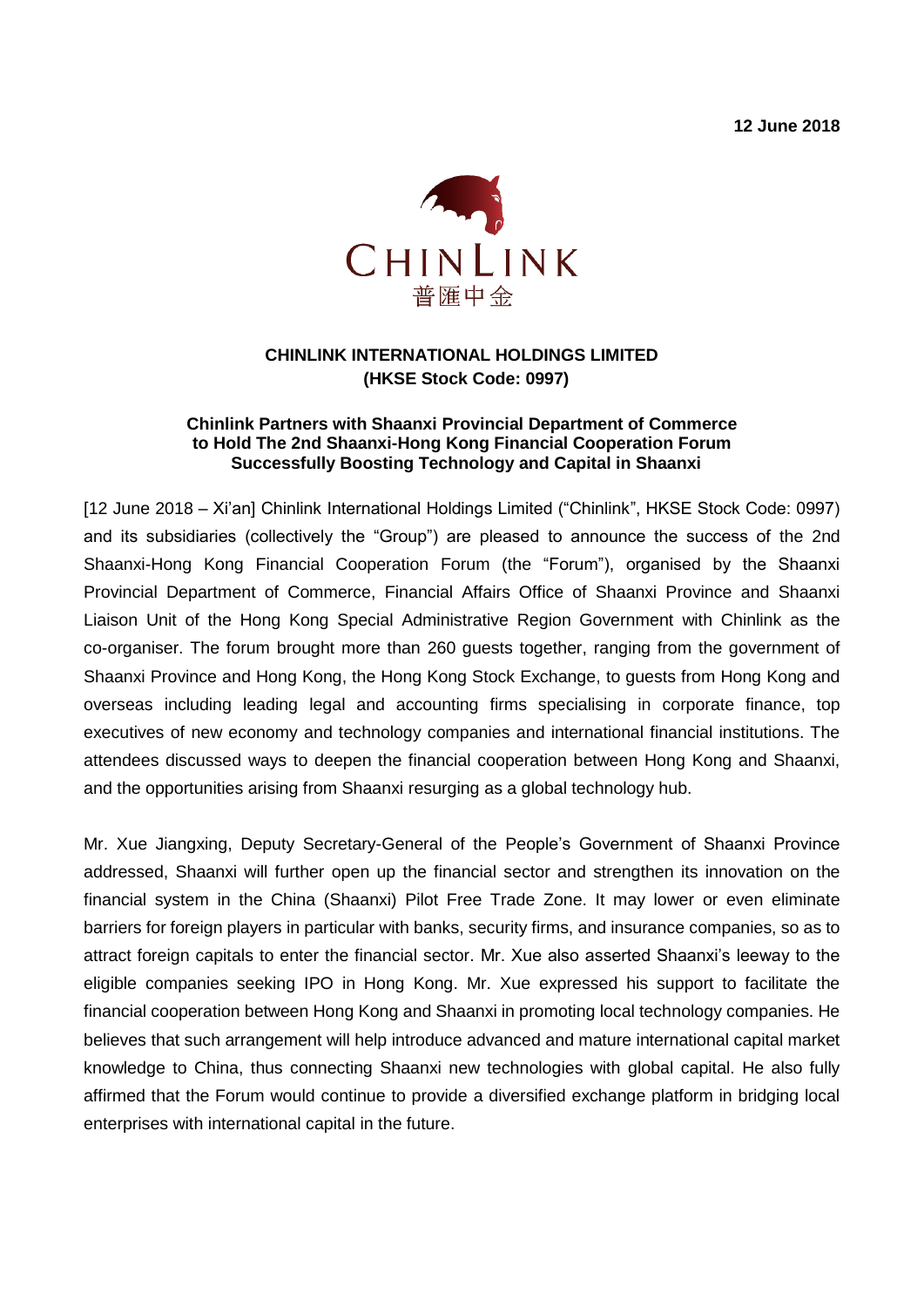In recent years, Xi'an has been actively promoting the commercialisation of its locally-developed technologies by rolling out multiple favourable policies and creating a RMB100-billion industry fund to boost hard technological development. Xi'an realises hard technologies as a new driver in promoting economic growth, technological advancement and influx of capital and industries, representing great potential in transforming Xi'an into the model city of innovation. Propelled by the favourable policies, numerous Xian-based technology companies have emerged as valuable unicorns of respective industries and thus are well-received by the capital market.

Considering technology companies' different fundraising needs throughout their various development stages, Chinlink invited experts from corporate finance, professional firms, and venture funds to help attendees understand what the best way to raise international capital is. Many guests expressed that they benefitted from the discussions, while investors learned about investment opportunities in Shaanxi science and technology enterprises.

Mr. Franky Chung, Senior Vice President of Issuer Services from HKEx was one the guest speakers, who gave a presentation on new listing reforms in Hong Kong for the benefit of tech companies. He said that the Stock Connect has significantly lifted the trade volume of Hong Kong stock market in the past year. It would be favourable to the valuation of the Hong Kong listed companies in the long run as increasing number of Mainland fund houses strategically allocate assets on Hong Kong listed companies via the Stock Connect, infusing catalysts to the Hong Kong stock markets. He also expected more Shaanxi companies become eligible to leverage the international fundraising platform of Hong Kong under the latest listing rule framework.

Mr. Li Weibin, the Chairman and Managing Director of Chinlink, said, "Based in Shaanxi with established presence in Hong Kong and expanding around the world, Chinlink has developed ample resources and expertise on the international and Hong Kong capital markets. In light of the sharing economy, we aim at leveraging on our competitive advantages to position ourselves as a platform in bridging Hong Kong and Shaanxi financial market. We are dedicated to connect Shaanxi local enterprises with the well-established Hong Kong capital market, thus promoting the economic growth and development in both Hong Kong and Shaanxi. We are honoured to launch this year's Forum together with the governments, and we are determined to turn this into a sustainable platform. To further our contribution on the closer cooperation of finance and the capital markets between Hong Kong and Shaanxi, upon the completion of the Chinlink International Centre in the near future which forms the permanent venue for holding regular financial seminars, Xi'an companies will definitely have more convenience access to international capital."